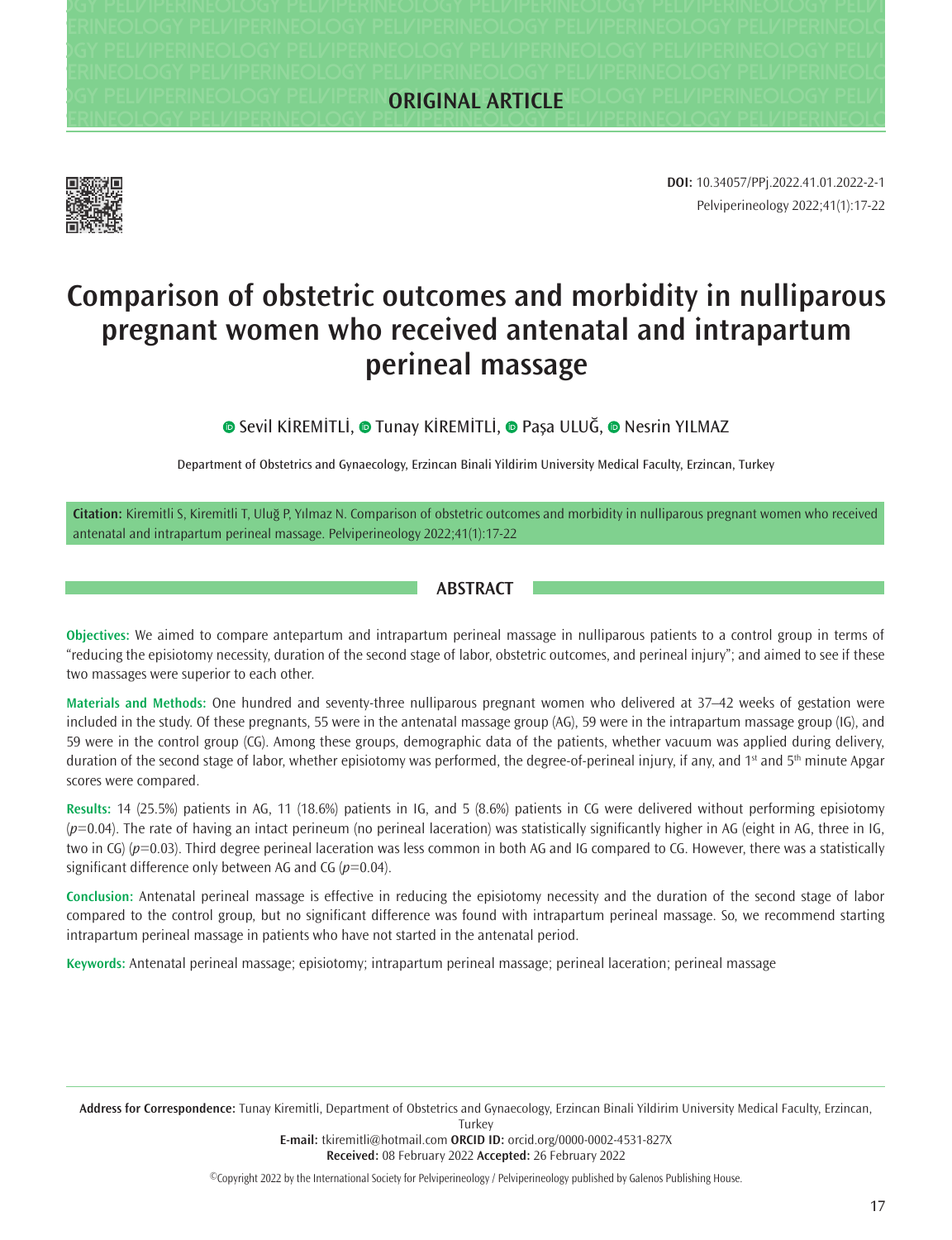Kiremitli et al. Which is better? Antenatal or intrapartum perineal massage?<br>
Pelviperineology 2022;41(1):17-22

### **INTRODUCTION**

Although the incidence of third and fourth degree perineal lacerations has been reported as 0.5%–10% in vaginal delivery, it is known that 30%–80% of the patients have different degrees of lacerations. These lacerations are more common especially in nulliparous pregnant women.<sup>1,2</sup>

Episiotomy has been a routine component of vaginal deliveries for many years to reduce anal sphincter injury, uncontrolled perineal lacerations, the risk of operative delivery, and birth trauma to the fetus.3 However, in recent years, it has been reported that routine episiotomy is not protective for perineal lacerations, and contrary to expectations, it has negative effects on perineal trauma and postpartum recovery time.<sup>4</sup>

American College of Obstetricians and Gynecologists (ACOG) and Royal College of Obstetricians and Gynaecologists (RCOG) do not recommend routine episiotomy in vaginal deliveries. Today, it is recommended to abandon routine episiotomy and to apply limited episiotomy only in cases where the fetus must be delivered quickly, in operative vaginal deliveries and in cases of shoulder dystocia.<sup>5,6</sup>

There are studies reporting that techniques such as "warm application to the perineum, perineal massage, pelvic floor muscle exercises, use of massage and dilatation devices, application of hyalurinidase to the perineum and passing the labor stages in water" are used to reduce the episiotomy necessity and the possibility of perineal trauma.<sup>7-9</sup>

The effectiveness of perineal massage in reducing the perineal trauma, the episiotomy necessity and the length of the second stage of labor is being investigated in several research.<sup>10-12</sup>

In researches, perineal massage timing has been reported as antepartum or intrapartum periods. Antepartum perineal massage describes the daily perineal massage starting 4–6 weeks before the expected delivery time, while intrapartum perineal massage describes the intermittent perineal massage during the second stage of labor at a cervical opening of 4  $cm$  and above.<sup>11,13</sup> The effect of perineal massage on perineal trauma and obstetric outcomes is controversial. To the best of our knowledge, there is no study in the literature comparing perineal massage performed during the intrapartum or antepartum period in terms of birth complications and perinatal outcomes. We aimed to compare antepartum and intrapartum perineal massage in nulliparous patients to a control group in terms of "reducing the episiotomy necessity, duration of the second stage of labor, obstetric outcomes, and perineal injury"; and aimed to see if these two massages were superior to each other.

#### **MATERIALS AND METHODS**

This study was conducted following the principles of the Declaration of Helsinki. This randomized controlled trial began on August 1, 2021 and was finished on January 20, 2022. Nulliparous pregnant women aged 20–35 years and delivered at 37–42 weeks of gestation were included in the study. In the antenatal massage group (AG), 82 patients who applied to the pregnant outpatient clinic in the third trimester and agreed to perform perineal massage for 10 minutes a day after 34 weeks of gestation until delivery were included. Perineal massage was described as applying olive oil to the hands and vagina to facilitate the movement of the hands, and placing one or two fingers (preferably the index and middle fingers) 3–4 cm inside the vagina and stretching them towards the rectum in a U shape from 3 o'clock to 9 o'clock. The first perineal massage was taught to the patient by the midwife or doctor. They were asked to perform perineal massage for 10 minutes a day until delivery. Twenty-seven patients were excluded from the study: 14 pregnant women could not do perineal massage regularly, two pregnant women had preterm births, five pregnant women did not deliver in our hospital, and six pregnant women delivered by cesarean section. Sixty-two nulliparous pregnant women admitted to the delivery room for vaginal delivery were included in the intrapartum massage group (IG). Massage was started when the cervical opening, which is considered as the active phase of labor for pregnant women, was at least 4 cm.14 After the patients were placed in the lithotomy position, the massage was performed by applying olive oil to the practitioner's two fingers and the patient's vagina in the interval where there was no contraction. After placing the fingers in the vagina up to the second node, a "U" shaped stretching movement was performed from 3 to 9 o'clock level. Massage was performed a total of four times, the last of which was in full cervical dilatation. The total duration of the four was 10 minutes. Three patients who required cesarean section during labor were excluded from the study. In the control group (CG), 59 patients who were not performed perineal massage during the antepartum or intrapartum period were included. Patients who agreed to have regular perineal massage after 34 weeks of gestation were included in the AG. To ensure randomization for IG and C, patients with an even last digit of the protocol number were included in IG, and patients with odd numbers were included in CG. Demographic data of the patients, obstetric histories, vacuum application during delivery, duration of the second stage of labor, whether episiotomy performed, the degree of perineal injury, if any, and  $1<sup>st</sup>$  and  $5<sup>th</sup>$  minute apgar scores after delivery were recorded. The second stage of labor, the time from full cervical dilation to the completion of fetal delivery, was recorded in minutes.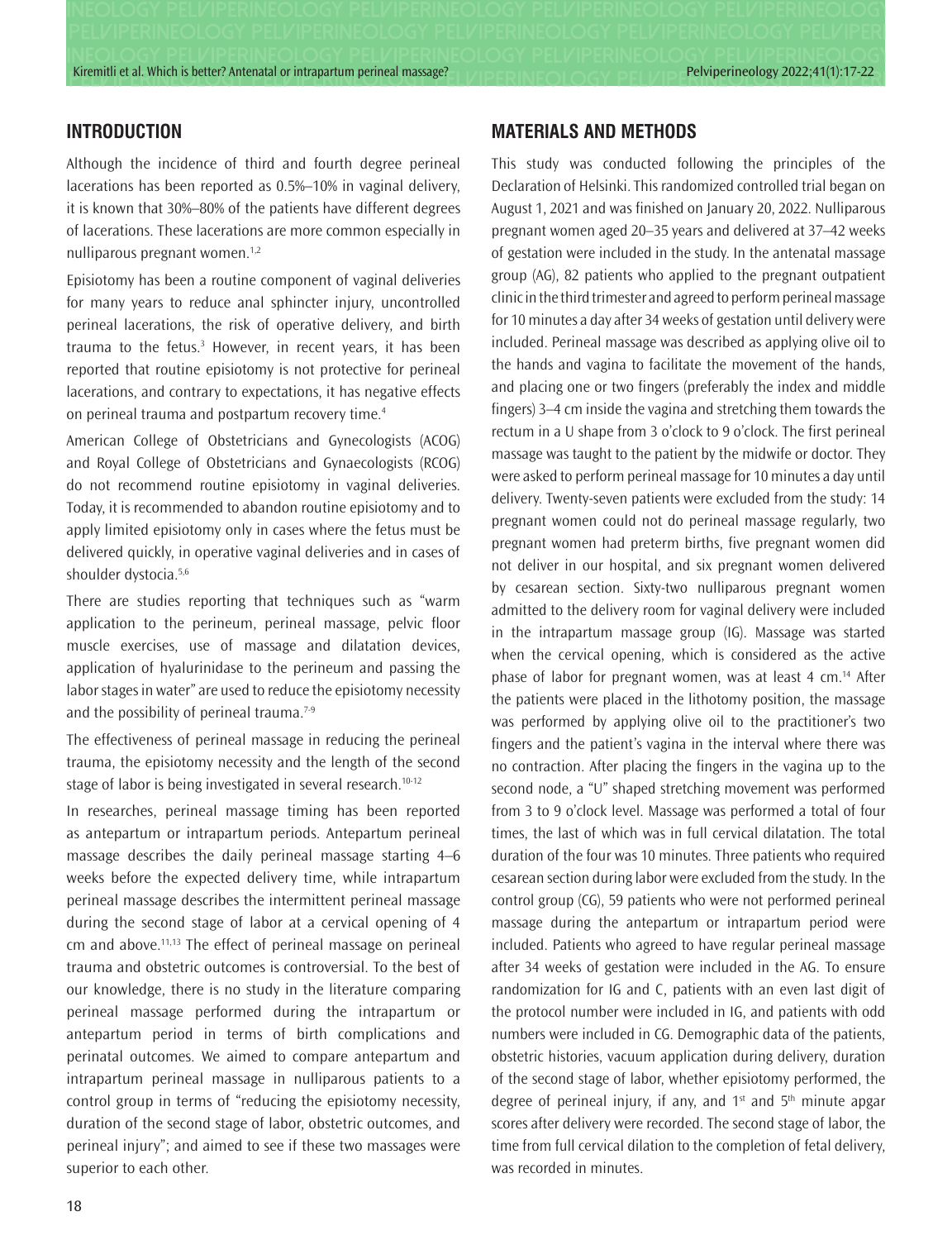Pelviperineology 2022;41(1):17-22 Kiremitli et al. Which is better? Antenatal or intrapartum perineal massage?

The degree of laceration in the classification of perineal injury;

**First Degree:** superficial injury to the vaginal mucosa that may involve the perineal skin.

**Second Degree:** first-degree laceration involving the vaginal mucosa and perineal body.

**Third Degree:** second-degree laceration with the involvement of the anal sphincter. This is further classified into three subcategories:

**A:** Less than 50% of the anal sphincter is torn.

**B:** Greater than 50% of the anal sphincter is torn.

**C:** External and internal anal sphincters are torn.

**Fourth Degree:** third-degree laceration involving the rectal mucosa.

Severe perineal lacerations, which include third- and fourthdegree lacerations, are referred to as obstetric anal sphincter injuries (OASIS).15

#### **Statistical Analysis**

IBM SPSS ver for data analysis, 21 (IBM Corp., Armonk, N.Y., USA) was used. The conformity of the data to the normal distribution was tested with the Shapiro–Wilk test. Kruskal–Wallis and One-Way ANOVA tests were performed for non-parametric and parametric data, respectively. Tukey test was used for ANOVA test, Mann–Whitney U test with Bonferroni correction was used for Kruskal–Wallis and Bonferroni test was used for chi-square in multiple comparisons. Descriptive statistics of continuous variables were presented as mean  $\pm$  standard deviation, median (minimum-maximum) value, and categorical variables as number (%). A *p*-value <0.05 was considered statistically significant.

## **RESULTS**

A total of 173 patients, 55 of whom were in AG, 59 in IG, and 59 in CG, were included in our study. Demographic data of the patients are presented in Table 1.

14 (25.5%) patients in AG, 11 (18.6%) patients in IG, and 5 (8.6%) patients in CG were delivered without episiotomy. The rate of episiotomy was found to be higher in CG compared to AG and IG (statistically significant between AG and CG, *p*=0.01). Perineal laceration was not observed in 8 (14.4%) of 14 deliveries without episiotomy in AG, while first degree laceration was observed in five and second degree laceration in one patient. On the other hand, perineal laceration was not observed in 3 (5.1%) patients on IG, first degree laceration was observed in 3 (5.1%) and second degree lacerations were observed in 5 (8.5%) patients. On CG, 2 (3.4%) patients had no perineal injury, 1 (1.7%) had first degree laceration, and 3 (5.1%) had second degree laceration. The rate of having an intact perineum (no perineal laceration) was statistically significantly higher in AG (*p*=0.04 and *p*=0.03) (Table 2).

When we compared the groups among third-degree perineal lacerations, third degree laceration was observed in 1 (1.8%) patient in AG, in 3 (5.1%) patients in IG, and in seven patients (11.9%) in CG. Third degree perineal laceration was the lowest in AG and this difference was statistically significant compared to CG (*p*=0.03) (Table 2). Fourth degree perineal injury was not observed in any of the three groups.

Prenatal hemoglobin values were 11.8±1.2 g/l, 11.8±1.1 g/l and 11.7 $\pm$ 1.3 g/l in the groups, respectively ( $p$ =0.7). Postpartum hemoglobin values were 10.7±1.7 g/l, 10.9±1.3 g/l and 10.1±1.1 g/l, respectively, the difference was statistically significant  $(p=0.03)$ .

In addition, no statistically significant difference was found between the groups at birth week, birth weight, number of patients receiving labor induction, and  $1<sup>st</sup>$  and  $5<sup>th</sup>$  minute apgar scores of the fetus ( $p$ >0.05) (Table 3).

#### **DISCUSSION**

In this study, in which we compared the results of perineal massage performed in the antenatal or intrapartum period on obstetric and perinatal outcomes, we found that perineal massage performed in both periods (compared to the control

| Table 1. Demographic data of the patients                         |                |                |                |                 |  |  |
|-------------------------------------------------------------------|----------------|----------------|----------------|-----------------|--|--|
|                                                                   | AG<br>$(n=55)$ | IG<br>$(n=59)$ | CG<br>$(n=59)$ | <i>p</i> -value |  |  |
| Age                                                               | $25.9 \pm 4.1$ | $25.2 \pm 3.9$ | $24.8 \pm 3.6$ | $0.3^*$         |  |  |
| Weight                                                            | $74.4 + 9$     | 73.3±8.4       | $75.9 \pm 10$  | $0.07*$         |  |  |
| Height                                                            | $1.65 \pm 0.4$ | $1.63 \pm 0.5$ | $1.66 \pm 0.4$ | $0.3*$          |  |  |
| Weight gained during pregnancy                                    | $12(4-24)$     | $12(7-25)$     | $13(5 - 21)$   | $0.6***$        |  |  |
| Gravidy                                                           | $1(1-3)$       | $1(1-4)$       | $1(1-3)$       | $0.9***$        |  |  |
| *One-Way ANOVA test was used: **The-Kruskal Wallis test was used. |                |                |                |                 |  |  |

\*One-Way ANOVA test was used; \*\*The−Kruskal Wallis test was used.

AG: antenatal massage group; IG: intrapartum massage group; CG: control group; n: number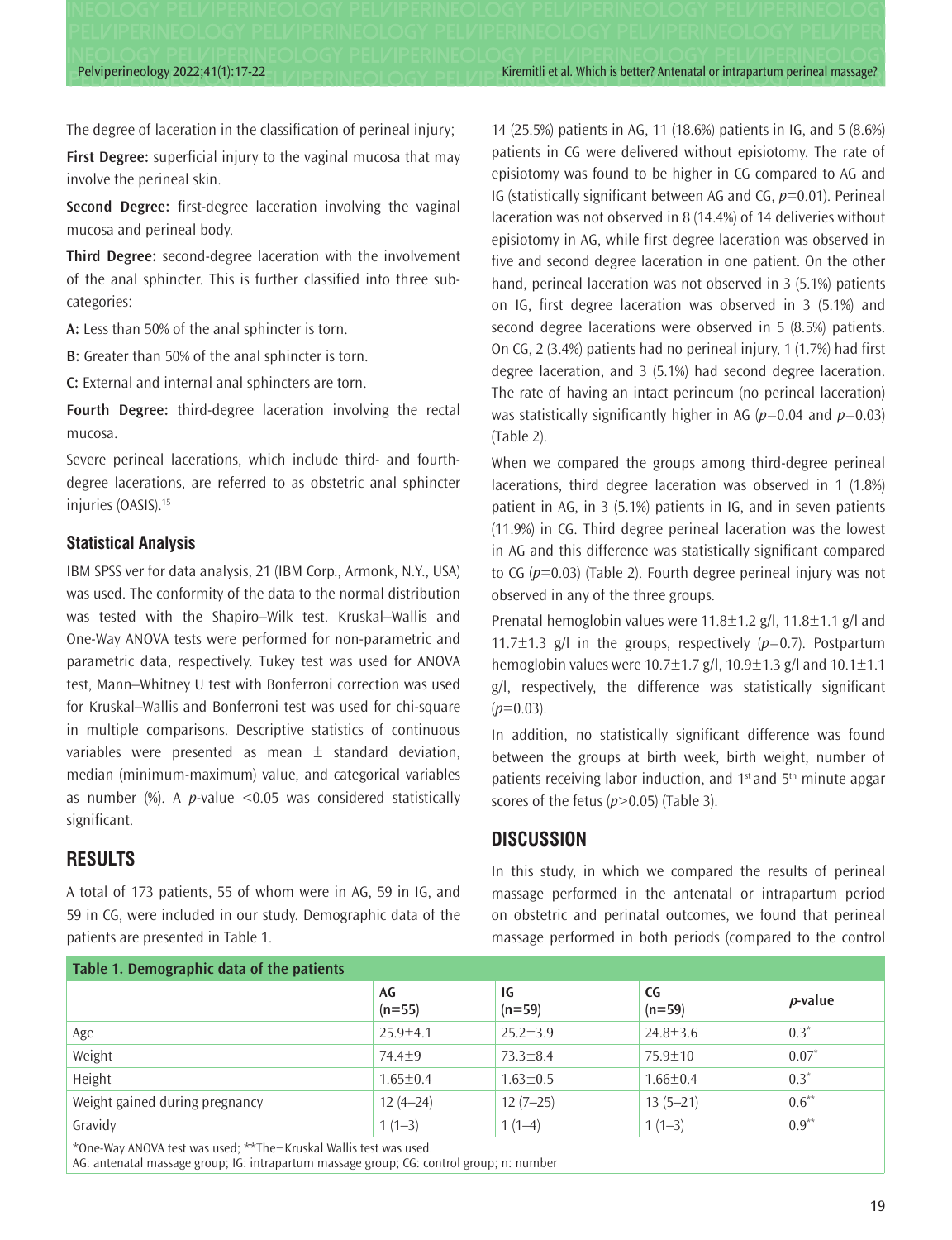Kiremitli et al. Which is better? Antenatal or intrapartum perineal massage? **Perincipal massage?** Pelviperineology 2022;41(1):17-22

group) was effective in reducing the rate of episiotomy and the duration of the second stage of labor. In terms of the absence of laceration in the perineum, massage performed during the antenatal period was found to be more effective than the massage performed during the intrapartum period. According to our study results, we think that perineal massage may have an important role in today's world, where routine episiotomy was abandoned and birth as close to natural is aimed with minimal trauma. This study is valuable in that there is no study in the literature comparing massage performed in these two different periods.

In a meta-analysis, it was reported that perineal massage performed in the antanatal period reduced the incidence of episiotomy, and had a protective effect especially against third and fourth degree perineal lacerations.10 According to the results of the Cochrane systematic review, which included 2,497 women, in which perineal massage performed during the antenatal period was examined, it was reported that perineal massage provided a reduction in episiotomy requirement, perineal traumas and postpartum perineal pain, but differently, it was emphasized that the protective effect of perineal massage was not observed in third and fourth degree lacerations.<sup>11</sup> On the contrary, in their case-control study, Mei-dan et al.<sup>16</sup> found no significant difference in episiotomy rates between women who received and did not receive perineal massage during the antenatal period. In studies investigating the effectiveness of intrapartum perineal massage, the results of the study are also controversial. Karaçam et al.<sup>17</sup> found that the rate of episiotomy in women who received intrapartum perineal massage was lower than the control group. However, another study investigating the effect of perineal massage in the second stage of labor did not observe a difference in the rate of episiotomy between the massage and control groups.18 In another study, although intrapartum perineal massage reduced the rate of episiotomy, no protective effect was found in terms of perineal lacerations.<sup>19</sup> In our study, we concluded that perineal massage performed both in the antanatal and intrapartum periods reduced the rate of episiotomy (only antenatal perineal massage is statistically significant compared to control patients, although intrapartum perineal massage reduces the episiotomy rate, it is not statistically significant), and perineal massage performed at two different times was not superior to each other. It has been reported that in the area where perineal massage was performed, an increase in muscle strength, elongation in muscle length and release of endorphins that help control pain increase.<sup>20</sup> We also think that this stretching exercises performed to the perineum reduce the episiotomy necessity due to the increase in muscle strength and muscle elasticity. It is noteworthy that perineal massage started in the intrapartum period has no significant difference with the one started in the antepartum period in reducing the rate of episiotomy. Based on this result, it may be important to performing perineal massage to patients in labor in order to reduce the routine episiotomy by healthcare professionals who manage labor. Perineal massage performed in the antenatal period seems to be more effective than the intrapartum massage in terms of no laceration (intact perineum). We think that this

| Table 2. Variables related to labor and outcomes |                 |               |                 |         |                |       |  |  |
|--------------------------------------------------|-----------------|---------------|-----------------|---------|----------------|-------|--|--|
|                                                  | AG $(n=55)$     | $IG (n=59)$   | $CG (n=59)$     | $p^{1}$ | p <sup>2</sup> | $p^3$ |  |  |
| Episiotomy**                                     | 41 (74.5%)      | 48 (81.4%)    | 54 (91.5%)      | 0.3     | 0.01           | 0.06  |  |  |
| Induction of labor, $n$ (%) <sup>**</sup>        | 12 (23.6%)      | 9(22%)        | 11 (20.3%)      | 0.5     | 0.5            | 0.8   |  |  |
| No laseration**                                  | 8 (14.4%)       | $3(5.1\%)$    | $2(3.4\%)$      | 0.04    | 0.03           | 0.5   |  |  |
| Third degree laceration**                        | $1(1.8\%)$      | $3(5.1\%)$    | $7(11.9\%)$     | 0.6     | 0.03           | 0.1   |  |  |
| Vacuum/forceps**                                 | $1(1.8\%)$      | $2(3.4\%)$    | $4(6.8\%)$      | 0.6     | 0.3            | 0.6   |  |  |
| Stage 2 of labor (min)*                          | $30.1 \pm 14.8$ | $28.9 \pm 15$ | $36.8 \pm 14.4$ | 0.9     | 0.04           | 0.01  |  |  |
|                                                  |                 |               |                 |         |                |       |  |  |

Significant values are shown in bold.

\* Chi-square test was used; \*\* One-Way ANOVA test was used.

*p*<sup>1</sup>: AG-IG; *p*<sup>2</sup>: AG-CG; *p*<sup>3</sup>: IG-CG; AG: antenatal massage group; IG: intrapartum massage group; CG: control group; n: number

| <b>Table 3. Perinatal outcomes</b>                                                      |                |                |                |                 |  |  |  |
|-----------------------------------------------------------------------------------------|----------------|----------------|----------------|-----------------|--|--|--|
|                                                                                         | AG             | 1G             | CG             | <i>p</i> -value |  |  |  |
| Birth weight                                                                            | 3282±375       | 3310±391       | 3344±400       | 0.6             |  |  |  |
| Birth week                                                                              | $39.2 \pm 1.2$ | $39.1 \pm 1.1$ | $39.3 \pm 1.1$ | 0.08            |  |  |  |
| $1st$ min Apgar                                                                         | $7.7 \pm 1.3$  | $7.4 \pm 1.6$  | $7.2 \pm 1.6$  | 0.2             |  |  |  |
| 5 <sup>th</sup> min Apgar                                                               | $8.9 + 1.2$    | $8.8 \pm 1.4$  | $8.8 \pm 1.2$  | 0.9             |  |  |  |
| AG: antenatal massage group; IG:intrapartum massage group; CG: control group; n: number |                |                |                |                 |  |  |  |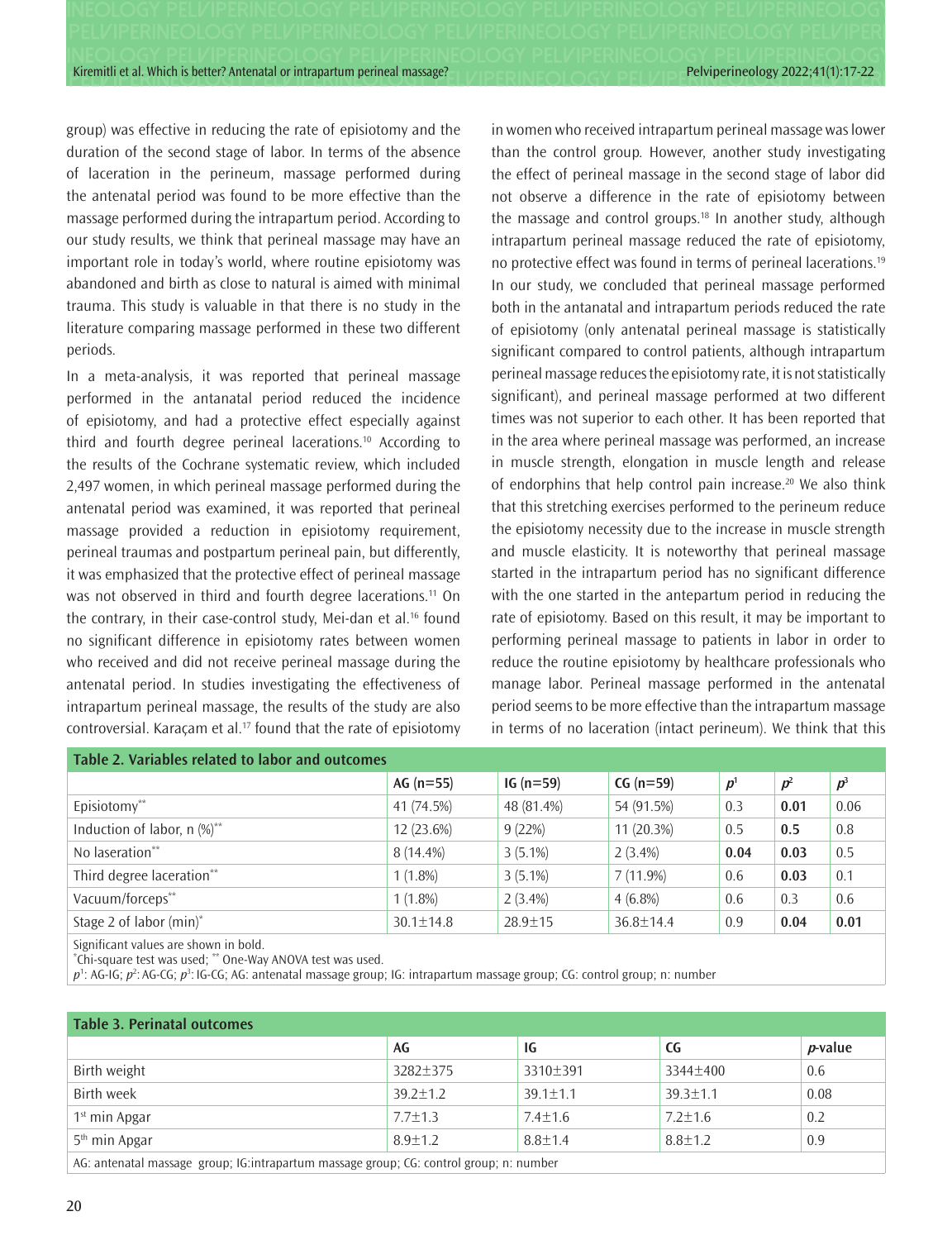Pelviperineology 2022;41(1):17-22 Kiremitli et al. Which is better? Antenatal or intrapartum perineal massage?

result is due to a more significant increase in skin and muscle elasticity with longer massage. In addition, daily massage after the third trimester of pregnancy can be effective in overcoming the fear of vaginal birth and examination, increasing the motivation of vaginal birth and increasing the self-confidence of the patients.

Although there are studies reporting that perineal massage has no effect on the duration of the second stage of labor,<sup>8,21</sup> a meta-analysis concluded that antenatal massage is effective in shortening the duration of the second stage of labor.<sup>10</sup> Akhlaghi et al.<sup>22</sup> also reported that perineal massage performed during the intrapartum period was effective in shortening the second stage of labor. Similarly, in our study, we observed that massage performed both in the antenatal period and in the intrapartum period shortened the second stage of labor compared to the control group. In addition, we did not observe any difference in the effectiveness of massages performed at two different times in shortening the duration of the second stage of labor. It is known that the blood supply and oxygenation increase in the perineal massage area, the resulting pain decreases, and the massage helps in pain control by stimulating the release of endorphins.<sup>23</sup> It has also been reported that massage can stimulate the release of oxytocin.<sup>24</sup> This may be associated with the shortening of the second stage of labor.

Abdelhakim et al.<sup>10</sup> emphasized that antenatal perineal massage caused an amelioration in the apgar score of the fetus. In another study, it was reported that perineal massage performed during the antenatal period did not change the rate of birth asphyxia, the rate of hospitalization in the neonatal ıntensive care unit, the 1<sup>st</sup> and 5<sup>th</sup> minute apgar scores, and the rates of using vacuum/ forceps.<sup>25</sup> Aquino et al.<sup>26</sup> also observed no difference in the apgar score of patients who was performed intrapartum perineal massage. In our study, we observed that perineal massage performed both in the antenatal and intrapartum periods reduced the rate of episiotomy and shortened the second stage of labor, but it was not superior to the control group in terms of vacuum application and  $1<sup>st</sup>$  and  $5<sup>th</sup>$  minute apgar scores. Studies with a larger number of patients may be more effective in demonstrating perinatal outcomes.

#### **CONCLUSION**

As a result, in this study, which compared the effectiveness of antenatal and intrapartum perineal massage, which we have not encountered before in the literature; we observed that perineal massage, which is simple, easy to apply, less time consuming, inexpensive and has no negative consequences for the newborn,

is similarly effective in shortening the rate of episiotomy and the duration of the second stage of labor. Antenatal massage was found to be more effective in terms of intact perineum (no laceration). Based on these findings, it seems more appropriate to recommend regular perineal massage applications to be started in the antenatal period in nullipare pregnants. However, we recommend starting intrapartum perineal massage in patients who have not started in the antenatal period. As stated in the literature, reducing the rate of episiotomy and perineal lacerations are used as a quality measure of health, $27$  and perineal massage is also effective on this.

#### **ETHICS**

**Ethics Committee Approval:** This study was approved by Erzincan Binali Yıldırım University Clinical Researches Ethics Committee (decision no: 11/17 and date: 25/10/2021).

**Informed Consent:** It was obtained.

**Peer-review:** Externally peer-reviewed.

#### **Contributions**

Concept: T.K., S.K.; Design: T.K., S.K.; Data Collection and/or Processing: S.K., N.Y.; Analysis and/or Interpretation: T.K., N.Y.; Drafting: S.K.; Critical Revisions: P.U.; Writing: T.K.

#### **DISCLOSURES**

**Conflict of Interest:** No conflict of interest was declared by the authors.

**Financial Disclosure:** The authors declared that this study received no financial support.

#### **REFERENCES**

- 1. Kettle C, Tohill S. Perineal care. BMJ Clin Evid 2008; 2008: 1401.
- 2. Berghella V, Baxter JK, Chauhan SP. Evidence-based labor and delivery management. Am J Obstet Gynecol 2008; 199: 445-54.
- 3. Murphy DJ, Macleod M, Bahl R, Goyder K, Howarth L, Strachan B. A randomised controlled trial of routine versus restrictive use of episiotomy at operative vaginal delivery: a multicentre pilot study. BJOG 2008; 115: 1695-702; discussion 1702-3.
- 4. Vale de Castro Monteiro C, Pereira GM, Aguiar RA, Azevedo RL, Correia-Junior MD, Reis ZS. Risk factors for severe obstetric perineal lacerations. Int Urogynecol J 2016; 27: 61-7.
- 5. ACOG. Ob-Gyns Can Prevent and Manage Obstetric Lacerations During Vaginal Delivery, Says New ACOG Practice Bulletin. 2016. Available from: https://www.acog.org/news/news-releases/2016/06/ obgyns-can-prevent-and-manage-obstetric-lacerations-duringvaginal-delivery-says-new-acog-practice-bulletin.
- 6. Royal College of Obstetricians & Gyneacologists (RCOG). Episiotomy. 2012. Available from: https://www.rcog.org.uk/site-search/?q=episi otomies&ss360Query=Episiotomy